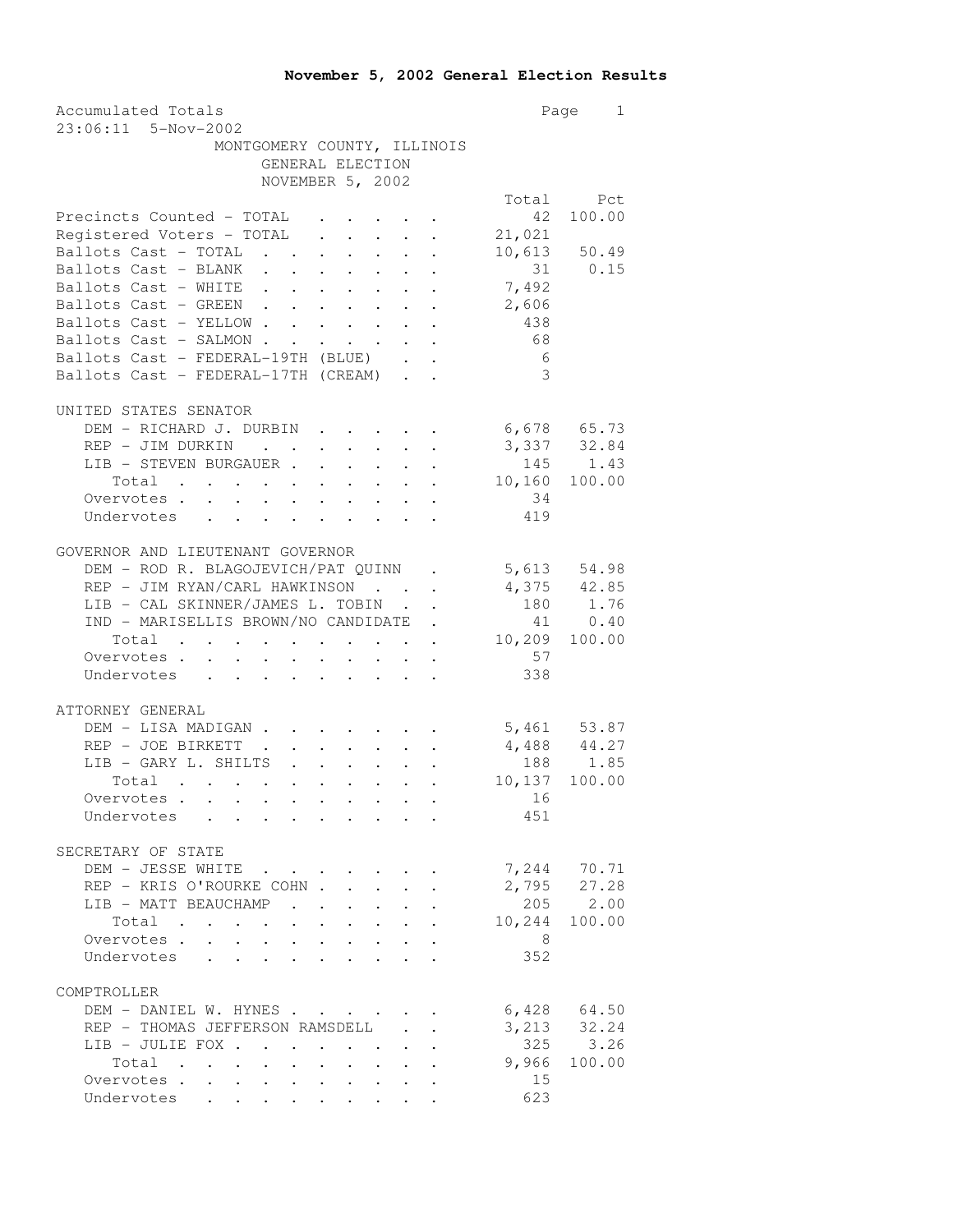| Accumulated Totals<br>23:06:11 5-Nov-2002                                                                                        |                | 2<br>Page                  |
|----------------------------------------------------------------------------------------------------------------------------------|----------------|----------------------------|
| MONTGOMERY COUNTY, ILLINOIS<br>GENERAL ELECTION                                                                                  |                |                            |
| NOVEMBER 5, 2002                                                                                                                 |                |                            |
|                                                                                                                                  |                | Total Pct                  |
| TREASURER                                                                                                                        |                |                            |
| DEM - THOMAS J. DART .                                                                                                           |                | 4,736 46.81                |
| REP - JUDY BAAR TOPINKA                                                                                                          |                | 5,235 51.74                |
| LIB - RHYS READ<br>$\ddot{\phantom{0}}$<br>$\ddot{\phantom{0}}$<br>$\ddot{\phantom{0}}$<br>$\sim$ $\sim$                         | 147            | 1.45                       |
| $\mathbf{r} = \mathbf{r} \times \mathbf{r}$<br>Total<br>$\mathbf{r} = \mathbf{r} + \mathbf{r}$                                   | 10,118         | 100.00                     |
| Overvotes.                                                                                                                       | 10             |                            |
| Undervotes                                                                                                                       | 476            |                            |
| REPRESENTATIVE IN CONGRESS<br>17TH CONGRESSIONAL DISTRICT                                                                        |                |                            |
| DEM - LANE EVANS                                                                                                                 |                | 3,209 65.66                |
| REP - PETER CALDERONE .                                                                                                          |                | 1,678 34.34                |
| $\mathbf{r}$ , $\mathbf{r}$ , $\mathbf{r}$<br>Total<br>$\mathbf{L}^{\text{max}}$                                                 | 4,887          | 100.00                     |
| Overvotes.                                                                                                                       | $\overline{7}$ |                            |
| Undervotes                                                                                                                       | 445            |                            |
| REPRESENTATIVE IN CONGRESS<br>19TH CONGRESSIONAL DISTRICT                                                                        |                |                            |
| DEM - DAVID D. PHELPS.                                                                                                           |                |                            |
| REP - JOHN M. SHIMKUS.                                                                                                           |                | 2,016 39.39<br>3,102 60.61 |
| Total<br>$\sim$<br>$\sim$<br>$\sim$<br>$\ddot{\phantom{0}}$<br>$\bullet$ .<br><br><br><br><br><br><br><br><br><br><br><br>       | 5,118          | 100.00                     |
| Overvotes.                                                                                                                       | 7              |                            |
| Undervotes<br>$\mathbf{r}$ , $\mathbf{r}$ , $\mathbf{r}$ , $\mathbf{r}$ , $\mathbf{r}$<br>$\ddot{\phantom{a}}$                   | 149            |                            |
| STATE SENATOR<br>49TH LEGISLATIVE DISTRICT<br>DEM - VINCE DEMUZIO<br>$\bullet$ .<br><br><br><br><br><br><br><br><br><br><br><br> | 8,356          | 100.00                     |
| REP - NO CANDIDATE FILED<br>Total .                                                                                              | 8,356          | 100.00                     |
| Overvotes .<br>$\mathbf{r}$<br>$\sim$<br>$\sim$<br>$\mathbf{r} = \mathbf{r}$                                                     | $\Omega$       |                            |
| Undervotes<br>$\mathbf{r}$ , $\mathbf{r}$ , $\mathbf{r}$ , $\mathbf{r}$                                                          | 2,248          |                            |
| REPRESENTATIVE IN THE GENERAL ASSEMBLY<br>98TH REPRESENTATIVE DISTRICT                                                           |                |                            |
| DEM - GARY HANNIG                                                                                                                | 8,354          | 100.00                     |
| REP - NO CANDIDATE FILED                                                                                                         |                |                            |
| Total .<br>$\mathbf{r}$                                                                                                          | 8,354          | 100.00                     |
| Overvotes .                                                                                                                      | $\overline{0}$ |                            |
| Undervotes<br>$\mathbf{L}$                                                                                                       | 2,250          |                            |
| COUNTY CLERK<br>DEM - NO CANDIDATE FILED                                                                                         |                |                            |
| REP - SANDY LEITHEISER                                                                                                           | 8,768          | 100.00                     |
| Total<br>$\mathcal{L}(\mathcal{A})$ , and $\mathcal{L}(\mathcal{A})$ , and                                                       | 8,768          | 100.00                     |
| Overvotes .                                                                                                                      | $\overline{0}$ |                            |
| Undervotes<br>$\ddot{\phantom{a}}$<br>$\ddot{\phantom{a}}$                                                                       | 1,836          |                            |
| COUNTY TREASURER                                                                                                                 |                |                            |
| DEM - NO CANDIDATE FILED                                                                                                         |                |                            |
| REP - RON JENKINS                                                                                                                | 8,566          | 100.00                     |
| Total<br>$\sim$<br>$\sim 100$ km s $^{-1}$                                                                                       | 8,566          | 100.00                     |
| Overvotes<br>$\bullet$ .                                                                                                         | 0              |                            |
| Undervotes<br>$\bullet$ .<br><br><br><br><br><br><br><br><br><br><br><br><br>$\bullet$ .<br>$\bullet$ .<br>$\bullet$ .           | 2,038          |                            |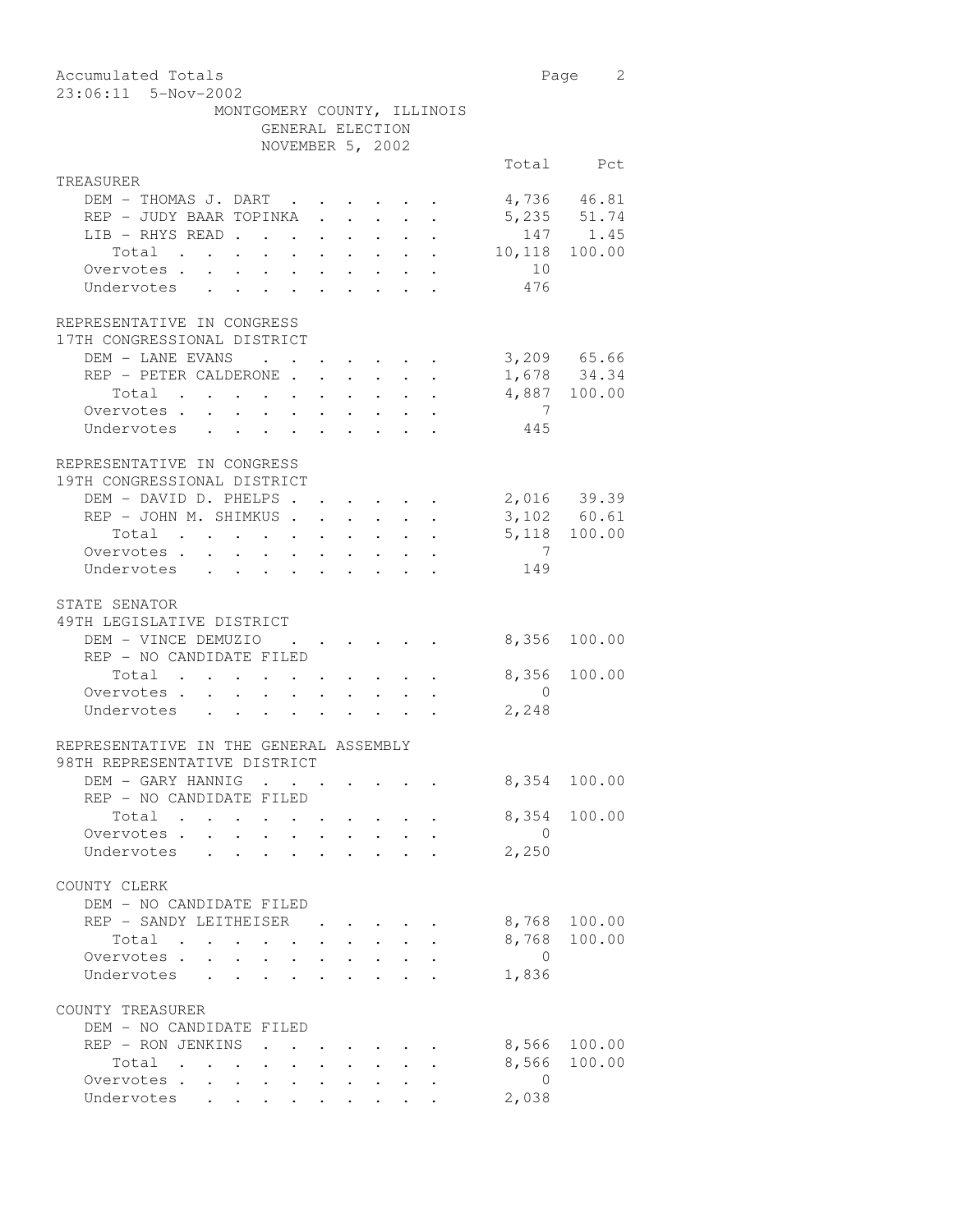| Accumulated Totals                                                                                              |                                                                                                                      |                                                                                            |                      |                      |                      |                           |                | Page 3       |
|-----------------------------------------------------------------------------------------------------------------|----------------------------------------------------------------------------------------------------------------------|--------------------------------------------------------------------------------------------|----------------------|----------------------|----------------------|---------------------------|----------------|--------------|
| 23:06:11 5-Nov-2002                                                                                             |                                                                                                                      |                                                                                            |                      |                      |                      |                           |                |              |
|                                                                                                                 | MONTGOMERY COUNTY, ILLINOIS                                                                                          |                                                                                            |                      |                      |                      |                           |                |              |
|                                                                                                                 | GENERAL ELECTION                                                                                                     |                                                                                            |                      |                      |                      |                           |                |              |
|                                                                                                                 | NOVEMBER 5, 2002                                                                                                     |                                                                                            |                      |                      |                      |                           |                |              |
|                                                                                                                 |                                                                                                                      |                                                                                            |                      |                      |                      |                           |                | Total Pct    |
| COUNTY SHERIFF                                                                                                  |                                                                                                                      |                                                                                            |                      |                      |                      |                           |                |              |
| DEM - NO CANDIDATE FILED                                                                                        |                                                                                                                      |                                                                                            |                      |                      |                      |                           |                |              |
| $REF$ - JIM VAZZI                                                                                               |                                                                                                                      | $\mathbf{r} = \mathbf{r} + \mathbf{r} + \mathbf{r} + \mathbf{r} + \mathbf{r} + \mathbf{r}$ |                      |                      |                      |                           |                | 8,735 100.00 |
| Total<br>$\sim 10^{-11}$                                                                                        | $\bullet$ .<br>$\sim$ $-$                                                                                            | $\sim$ $-$                                                                                 | $\ddot{\phantom{0}}$ | $\ddot{\phantom{0}}$ | $\ddot{\phantom{0}}$ |                           |                | 8,735 100.00 |
| Overvotes.                                                                                                      |                                                                                                                      |                                                                                            |                      |                      |                      |                           | $\overline{0}$ |              |
| Undervotes                                                                                                      |                                                                                                                      |                                                                                            |                      |                      |                      |                           | 1,869          |              |
|                                                                                                                 |                                                                                                                      |                                                                                            |                      |                      |                      |                           |                |              |
| REGIONAL SUPERINTENDENT OF SCHOOLS                                                                              |                                                                                                                      |                                                                                            |                      |                      |                      |                           |                |              |
| (BOND, EFFINGHAM & FAYETTE COUNTIES)                                                                            |                                                                                                                      |                                                                                            |                      |                      |                      |                           |                |              |
| DEM - DELBERT L. MAROON                                                                                         |                                                                                                                      |                                                                                            |                      |                      |                      |                           |                | 66 100.00    |
| REP - NO CANDIDATE FILED                                                                                        |                                                                                                                      |                                                                                            |                      |                      |                      |                           |                |              |
| Total                                                                                                           |                                                                                                                      |                                                                                            |                      |                      |                      |                           |                | 66 100.00    |
| Overvotes.<br>$\sim$<br>$\ddot{\phantom{a}}$                                                                    | $\ddot{\phantom{a}}$                                                                                                 | $\sim$                                                                                     |                      |                      | $\sim$ $\sim$ $\sim$ |                           | $\overline{0}$ |              |
| $\mathcal{A}=\mathcal{A}=\mathcal{A}=\mathcal{A}=\mathcal{A}=\mathcal{A}=\mathcal{A}=\mathcal{A}$<br>Undervotes |                                                                                                                      |                                                                                            |                      |                      |                      | $\mathbf{L} = \mathbf{L}$ | 10             |              |
|                                                                                                                 |                                                                                                                      |                                                                                            |                      |                      |                      |                           |                |              |
| REGIONAL SUPERINTENDENT OF SCHOOLS                                                                              |                                                                                                                      |                                                                                            |                      |                      |                      |                           |                |              |
| (CALHOUN, GREENE, JERSEY & MACOUPIN COUNTIES)                                                                   |                                                                                                                      |                                                                                            |                      |                      |                      |                           |                |              |
| DEM - LARRY PFEIFFER                                                                                            |                                                                                                                      |                                                                                            |                      |                      |                      |                           |                | 31 41.89     |
|                                                                                                                 |                                                                                                                      |                                                                                            |                      |                      |                      |                           |                |              |
| REP - BILL BISHOP                                                                                               |                                                                                                                      |                                                                                            |                      |                      |                      |                           |                | 43 58.11     |
| Total $\cdots$                                                                                                  |                                                                                                                      |                                                                                            |                      |                      |                      |                           |                | 74 100.00    |
| Overvotes .<br>$\sim$                                                                                           | $\mathbf{u} = \mathbf{u} + \mathbf{u} + \mathbf{u} + \mathbf{u} + \mathbf{u} + \mathbf{u} + \mathbf{u} + \mathbf{u}$ |                                                                                            |                      |                      |                      |                           | $\overline{0}$ |              |
| Undervotes<br>$\mathbf{r}$ , and $\mathbf{r}$ , and $\mathbf{r}$ , and $\mathbf{r}$                             |                                                                                                                      |                                                                                            |                      | $\sim 10^{-11}$      |                      |                           | - 8            |              |
|                                                                                                                 |                                                                                                                      |                                                                                            |                      |                      |                      |                           |                |              |
| REGIONAL SUPERINTENDENT OF SCHOOLS                                                                              |                                                                                                                      |                                                                                            |                      |                      |                      |                           |                |              |
| (CHRISTIAN & MONTGOMERY COUNTIES)                                                                               |                                                                                                                      |                                                                                            |                      |                      |                      |                           |                |              |
| DEM - GREG SPRINGER                                                                                             |                                                                                                                      |                                                                                            |                      |                      |                      |                           |                | 7,984 100.00 |
| REP - NO CANDIDATE FILED                                                                                        |                                                                                                                      |                                                                                            |                      |                      |                      |                           |                |              |
| Total                                                                                                           |                                                                                                                      |                                                                                            |                      |                      |                      |                           |                | 7,984 100.00 |
| Overvotes                                                                                                       |                                                                                                                      |                                                                                            |                      |                      |                      |                           | $\overline{0}$ |              |
| Undervotes                                                                                                      |                                                                                                                      |                                                                                            |                      |                      |                      |                           | 2,430          |              |
|                                                                                                                 |                                                                                                                      |                                                                                            |                      |                      |                      |                           |                |              |
| REGIONAL SUPERINTENDENT OF SCHOOLS                                                                              |                                                                                                                      |                                                                                            |                      |                      |                      |                           |                |              |
| (SANGAMON COUNTY)                                                                                               |                                                                                                                      |                                                                                            |                      |                      |                      |                           |                |              |
| DEM – JEFF VOSE                                                                                                 |                                                                                                                      |                                                                                            |                      |                      |                      |                           |                | 6 20.69      |
| REP - HELEN TOLAN.                                                                                              |                                                                                                                      |                                                                                            |                      |                      |                      |                           |                | 23 79.31     |
| Total                                                                                                           | $\bullet$                                                                                                            |                                                                                            |                      |                      |                      |                           |                | 29 100.00    |
| Overvotes .<br>$\bullet$ . In the $\bullet$ , and $\bullet$                                                     | $\bullet$ .<br><br><br><br><br><br><br><br><br><br><br><br>                                                          |                                                                                            |                      |                      |                      |                           | $\circ$        |              |
| Undervotes                                                                                                      |                                                                                                                      |                                                                                            |                      |                      |                      |                           | 3              |              |
|                                                                                                                 |                                                                                                                      |                                                                                            |                      |                      |                      |                           |                |              |
| REGIONAL SUPERINTENDENT OF SCHOOLS                                                                              |                                                                                                                      |                                                                                            |                      |                      |                      |                           |                |              |
| (MADISON COUNTY)                                                                                                |                                                                                                                      |                                                                                            |                      |                      |                      |                           |                |              |
| DEM - HARRY A. BRIGGS                                                                                           |                                                                                                                      |                                                                                            |                      |                      |                      |                           | 0              |              |
| REP - NO CANDIDATE FILED                                                                                        |                                                                                                                      |                                                                                            |                      |                      |                      |                           |                |              |
| Total                                                                                                           |                                                                                                                      |                                                                                            |                      |                      |                      |                           | 0              |              |
| Overvotes                                                                                                       |                                                                                                                      | $\bullet$ .<br><br><br><br><br><br><br><br><br><br><br><br><br><br>                        |                      |                      |                      |                           | $\Omega$       |              |
| Undervotes                                                                                                      |                                                                                                                      |                                                                                            |                      |                      |                      |                           | $\Omega$       |              |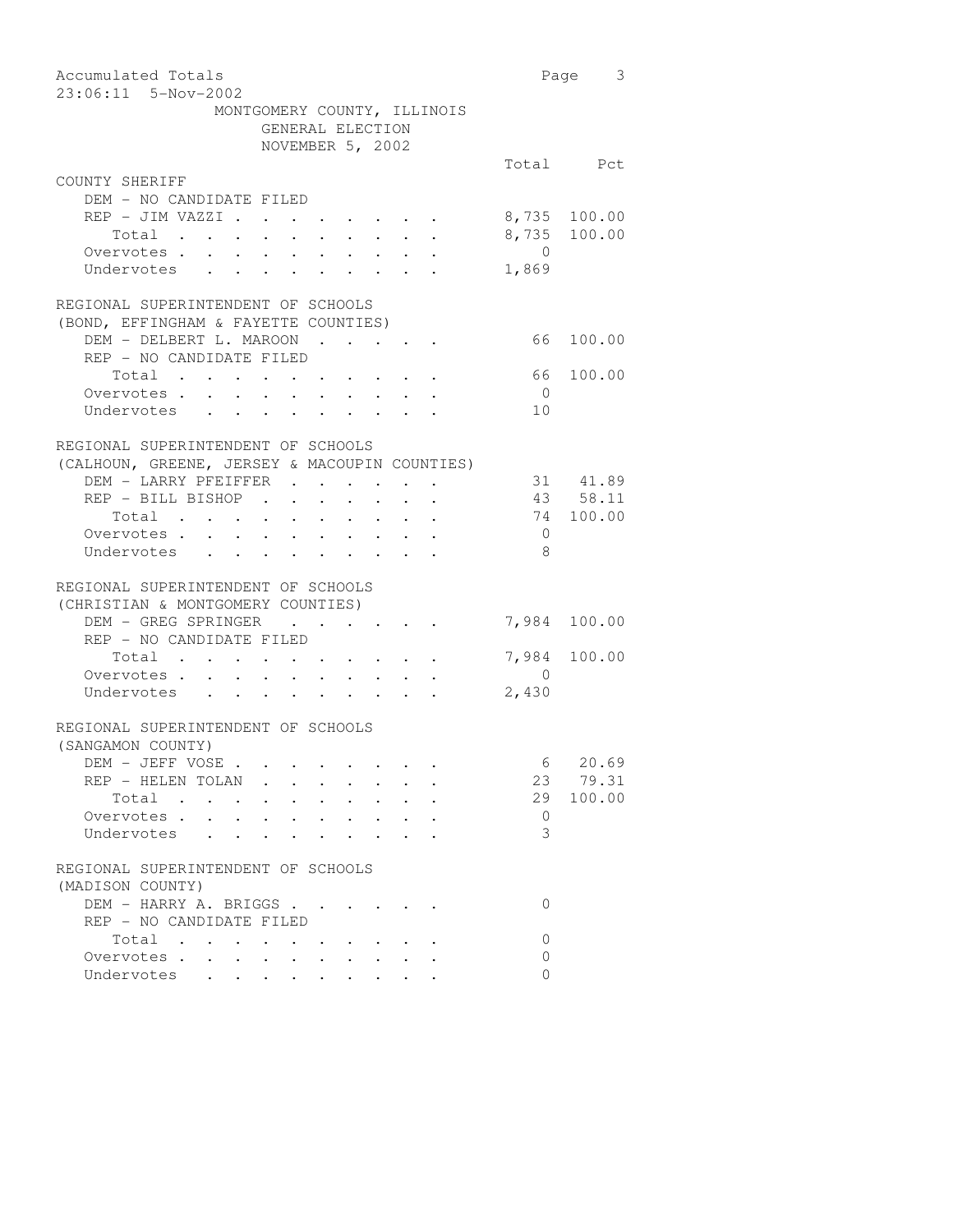| Accumulated Totals                                                                                                                                                                                                                                                                                                                                                                                                                                                                                     |                | Page 4                 |
|--------------------------------------------------------------------------------------------------------------------------------------------------------------------------------------------------------------------------------------------------------------------------------------------------------------------------------------------------------------------------------------------------------------------------------------------------------------------------------------------------------|----------------|------------------------|
| 23:06:11 5-Nov-2002                                                                                                                                                                                                                                                                                                                                                                                                                                                                                    |                |                        |
| MONTGOMERY COUNTY, ILLINOIS                                                                                                                                                                                                                                                                                                                                                                                                                                                                            |                |                        |
| GENERAL ELECTION                                                                                                                                                                                                                                                                                                                                                                                                                                                                                       |                |                        |
| NOVEMBER 5, 2002                                                                                                                                                                                                                                                                                                                                                                                                                                                                                       |                |                        |
|                                                                                                                                                                                                                                                                                                                                                                                                                                                                                                        |                | Total Pct              |
| COUNTY BOARD MEMBER                                                                                                                                                                                                                                                                                                                                                                                                                                                                                    |                |                        |
| COUNTY BOARD DISTRICT 1                                                                                                                                                                                                                                                                                                                                                                                                                                                                                |                |                        |
| VOTE FOR 3                                                                                                                                                                                                                                                                                                                                                                                                                                                                                             |                |                        |
| DEM - DALE OGDEN                                                                                                                                                                                                                                                                                                                                                                                                                                                                                       |                | 1,215 33.83            |
| DEM - DAVID L. WEBB.                                                                                                                                                                                                                                                                                                                                                                                                                                                                                   |                | $1,100$ 30.62          |
| REP - CHARLES A. HAMPTON                                                                                                                                                                                                                                                                                                                                                                                                                                                                               |                | $1,277$ 35.55          |
| Total                                                                                                                                                                                                                                                                                                                                                                                                                                                                                                  |                | 3,592 100.00           |
| Overvotes.                                                                                                                                                                                                                                                                                                                                                                                                                                                                                             | $\overline{0}$ |                        |
| Undervotes                                                                                                                                                                                                                                                                                                                                                                                                                                                                                             | 1,874          |                        |
|                                                                                                                                                                                                                                                                                                                                                                                                                                                                                                        |                |                        |
| COUNTY BOARD MEMBER                                                                                                                                                                                                                                                                                                                                                                                                                                                                                    |                |                        |
|                                                                                                                                                                                                                                                                                                                                                                                                                                                                                                        |                |                        |
| COUNTY BOARD DISTRICT 2                                                                                                                                                                                                                                                                                                                                                                                                                                                                                |                |                        |
| VOTE FOR 3                                                                                                                                                                                                                                                                                                                                                                                                                                                                                             |                |                        |
| DEM - MIKE A. HAVERA                                                                                                                                                                                                                                                                                                                                                                                                                                                                                   |                | 1,039 27.31            |
| DEM - DONALD H. PETTY                                                                                                                                                                                                                                                                                                                                                                                                                                                                                  |                | 958 25.18              |
| REP - NELSON AUMANN                                                                                                                                                                                                                                                                                                                                                                                                                                                                                    |                | 994 26.13              |
| REP - EUGENE E. JOHNSON                                                                                                                                                                                                                                                                                                                                                                                                                                                                                |                | 813 21.37              |
| Total 3,804 100.00                                                                                                                                                                                                                                                                                                                                                                                                                                                                                     |                |                        |
| Overvotes.                                                                                                                                                                                                                                                                                                                                                                                                                                                                                             | 3              |                        |
| Undervotes                                                                                                                                                                                                                                                                                                                                                                                                                                                                                             | 1,044          |                        |
|                                                                                                                                                                                                                                                                                                                                                                                                                                                                                                        |                |                        |
| COUNTY BOARD MEMBER                                                                                                                                                                                                                                                                                                                                                                                                                                                                                    |                |                        |
| COUNTY BOARD DISTRICT 3                                                                                                                                                                                                                                                                                                                                                                                                                                                                                |                |                        |
| VOTE FOR 3                                                                                                                                                                                                                                                                                                                                                                                                                                                                                             |                |                        |
| DEM - ROBERT L. DURBIN<br>$\mathbf{r}$ , and $\mathbf{r}$ , and $\mathbf{r}$ , and $\mathbf{r}$                                                                                                                                                                                                                                                                                                                                                                                                        |                | 1,146 35.20            |
| DEM - BONNIE L. BRANUM<br>$\mathcal{L}^{\mathcal{A}}$ . The contract of the contract of the contract of the contract of the contract of the contract of the contract of the contract of the contract of the contract of the contract of the contract of the contrac                                                                                                                                                                                                                                    |                | 1,077 33.08            |
| DEM - GEORGE L. BLANKENSHIP                                                                                                                                                                                                                                                                                                                                                                                                                                                                            |                | 1,033 31.73            |
| REP - NO CANDIDATE FILED                                                                                                                                                                                                                                                                                                                                                                                                                                                                               |                |                        |
|                                                                                                                                                                                                                                                                                                                                                                                                                                                                                                        |                | 3,256 100.00           |
| Total<br>Overvotes.                                                                                                                                                                                                                                                                                                                                                                                                                                                                                    | $\overline{0}$ |                        |
| $\begin{aligned} \mathbf{1}_{\mathcal{A}}\left(\mathbf{1}_{\mathcal{A}}\right) & = \mathbf{1}_{\mathcal{A}}\left(\mathbf{1}_{\mathcal{A}}\right) + \mathbf{1}_{\mathcal{A}}\left(\mathbf{1}_{\mathcal{A}}\right) + \mathbf{1}_{\mathcal{A}}\left(\mathbf{1}_{\mathcal{A}}\right) + \mathbf{1}_{\mathcal{A}}\left(\mathbf{1}_{\mathcal{A}}\right) + \mathbf{1}_{\mathcal{A}}\left(\mathbf{1}_{\mathcal{A}}\right) + \mathbf{1}_{\mathcal{A}}\left(\mathbf{1}_{\mathcal{A}}\right) + \mathbf{$<br>$\sim$ |                |                        |
| Undervotes<br>$\mathcal{A}^{\mathcal{A}}$ , and $\mathcal{A}^{\mathcal{A}}$                                                                                                                                                                                                                                                                                                                                                                                                                            | 1,457          |                        |
| COUNTY BOARD MEMBER                                                                                                                                                                                                                                                                                                                                                                                                                                                                                    |                |                        |
|                                                                                                                                                                                                                                                                                                                                                                                                                                                                                                        |                |                        |
| COUNTY BOARD DISTRICT 4                                                                                                                                                                                                                                                                                                                                                                                                                                                                                |                |                        |
| VOTE FOR 3                                                                                                                                                                                                                                                                                                                                                                                                                                                                                             |                |                        |
| DEM - TERRY E. BONE                                                                                                                                                                                                                                                                                                                                                                                                                                                                                    |                | 1,256 36.74            |
| DEM - MIKE PLUNKETT                                                                                                                                                                                                                                                                                                                                                                                                                                                                                    |                | 1, 114 32.58           |
| DEM - DENNIS L. JAGODZINSKI.                                                                                                                                                                                                                                                                                                                                                                                                                                                                           |                | 1,049 30.68            |
| REP - NO CANDIDATE FILED                                                                                                                                                                                                                                                                                                                                                                                                                                                                               |                |                        |
| Total                                                                                                                                                                                                                                                                                                                                                                                                                                                                                                  |                | 3,419 100.00           |
| Overvotes<br>$\mathbf{L}$ $\mathbf{L}$<br>$\mathbf{r}$<br>$\sim$                                                                                                                                                                                                                                                                                                                                                                                                                                       | $\overline{0}$ |                        |
| $\cdot$ $\cdot$ $\cdot$ $\cdot$<br>Undervotes<br>$\mathbf{L} = \mathbf{L} \times \mathbf{L}$                                                                                                                                                                                                                                                                                                                                                                                                           | 1,570          |                        |
|                                                                                                                                                                                                                                                                                                                                                                                                                                                                                                        |                |                        |
| COUNTY BOARD MEMBER                                                                                                                                                                                                                                                                                                                                                                                                                                                                                    |                |                        |
| COUNTY BOARD DISTRICT 5                                                                                                                                                                                                                                                                                                                                                                                                                                                                                |                |                        |
| VOTE FOR 3                                                                                                                                                                                                                                                                                                                                                                                                                                                                                             |                |                        |
| DEM - GLENN W. PAINTER                                                                                                                                                                                                                                                                                                                                                                                                                                                                                 |                | 802 35.60              |
| DEM - KEITH LEE HORN                                                                                                                                                                                                                                                                                                                                                                                                                                                                                   |                |                        |
| DEM – FRANK J. KOMOR, JR.<br>$\ddot{\phantom{a}}$<br>$\sim$                                                                                                                                                                                                                                                                                                                                                                                                                                            |                | 730 32.40<br>721 32.00 |
| REP - NO CANDIDATE FILED                                                                                                                                                                                                                                                                                                                                                                                                                                                                               |                |                        |
| Total                                                                                                                                                                                                                                                                                                                                                                                                                                                                                                  |                | 2,253 100.00           |
|                                                                                                                                                                                                                                                                                                                                                                                                                                                                                                        |                |                        |
| Overvotes.                                                                                                                                                                                                                                                                                                                                                                                                                                                                                             | $\sim$ 0       |                        |
| Undervotes                                                                                                                                                                                                                                                                                                                                                                                                                                                                                             | 1,164          |                        |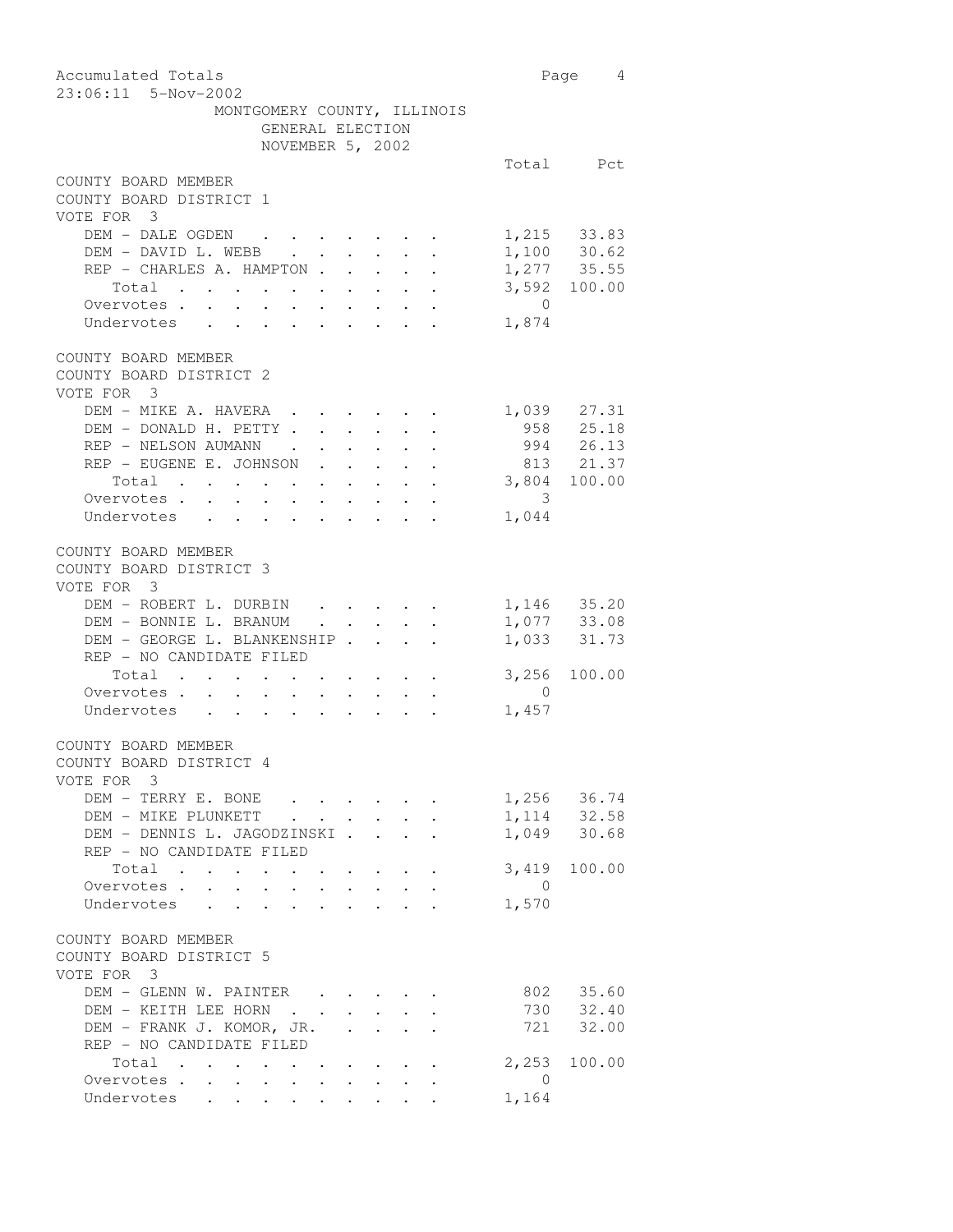| Accumulated Totals<br>23:06:11 5-Nov-2002                                                                                                                                                                                             |                | Page 5                   |
|---------------------------------------------------------------------------------------------------------------------------------------------------------------------------------------------------------------------------------------|----------------|--------------------------|
| MONTGOMERY COUNTY, ILLINOIS                                                                                                                                                                                                           |                |                          |
| GENERAL ELECTION                                                                                                                                                                                                                      |                |                          |
| NOVEMBER 5, 2002                                                                                                                                                                                                                      |                |                          |
|                                                                                                                                                                                                                                       |                | Total Pct                |
| COUNTY BOARD MEMBER                                                                                                                                                                                                                   |                |                          |
| COUNTY BOARD DISTRICT 6                                                                                                                                                                                                               |                |                          |
| VOTE FOR 3                                                                                                                                                                                                                            |                |                          |
| DEM - JOHN A. DOWNS                                                                                                                                                                                                                   |                | 889 27.15                |
| DEM - RONALD E. DEABENDERFER                                                                                                                                                                                                          |                |                          |
| DEM - TIMOTHY L. FOGLE<br>$\mathbf{z} = \mathbf{z} + \mathbf{z}$                                                                                                                                                                      |                | 923 28.18<br>720 21.98   |
| REP - ROGER L. MYERS .<br>$\mathbf{A}$ and $\mathbf{A}$ and $\mathbf{A}$<br>$\mathcal{L}^{\text{max}}$                                                                                                                                |                | $743$ 22.69              |
| Total                                                                                                                                                                                                                                 |                | 3,275 100.00             |
| Total<br>Overvotes                                                                                                                                                                                                                    | $\overline{4}$ |                          |
| Undervotes                                                                                                                                                                                                                            | 841            |                          |
|                                                                                                                                                                                                                                       |                |                          |
| COUNTY BOARD MEMBER<br>COUNTY BOARD DISTRICT 7                                                                                                                                                                                        |                |                          |
| VOTE FOR 3                                                                                                                                                                                                                            |                |                          |
| DEM - BILL SIELSCHOTT.<br>$\sim$                                                                                                                                                                                                      |                |                          |
| REP - EDWARD HELGEN                                                                                                                                                                                                                   |                | 1,011 37.05<br>923 33.82 |
| REP - DAVID A. JACKSON<br>$\mathcal{L}^{\text{max}}$<br>$\mathbf{L}$<br>$\mathbf{L}^{\text{max}}$                                                                                                                                     |                | 795 29.13                |
| $\begin{tabular}{ccccccccccc} Total & . & . & . & . & . & . & . & . & . & . \end{tabular}$                                                                                                                                            |                | 2,729 100.00             |
| Overvotes.                                                                                                                                                                                                                            | $\overline{0}$ |                          |
| Undervotes                                                                                                                                                                                                                            | 1,513          |                          |
|                                                                                                                                                                                                                                       |                |                          |
| JUDGE OF THE APPELLATE COURT<br>5TH JUDICIAL DISTRICT (VACANCY-HON. CHAPMAN)<br>DEM - MELISSA CHAPMAN<br>$\cdot$ $\cdot$ $\cdot$ $\cdot$                                                                                              |                | 5,510 57.64              |
| REP - JOHN LONG<br>$\ddot{\phantom{0}}$<br>$\ddot{\phantom{0}}$<br>$\sim$<br>$\ddot{\phantom{a}}$                                                                                                                                     |                | $4,049$ $42.36$          |
| $\ddot{\phantom{0}}$<br>$\ddot{\phantom{0}}$<br>Total                                                                                                                                                                                 |                | 9,559 100.00             |
| Overvotes                                                                                                                                                                                                                             |                |                          |
|                                                                                                                                                                                                                                       | 8              |                          |
| Undervotes                                                                                                                                                                                                                            | 1,037          |                          |
|                                                                                                                                                                                                                                       |                |                          |
| JUDGE OF THE CIRCUIT COURT FOURTH JUDICIAL CIRCUIT                                                                                                                                                                                    |                |                          |
| SHALL MICHAEL ROSS WEBER BE RETAINED IN OFFICE?                                                                                                                                                                                       |                |                          |
| YES .<br>and a series of the contract of the                                                                                                                                                                                          |                | $5,582$ 72.97            |
| NO.<br>the contract of the contract of the contract of the contract of the contract of the contract of the contract of the contract of the contract of the contract of the contract of the contract of the contract of the contract o |                | 2,068 27.03              |
| Total .                                                                                                                                                                                                                               |                | 7,650 100.00             |
| Overvotes.                                                                                                                                                                                                                            | 24             |                          |
| Undervotes                                                                                                                                                                                                                            | 2,930          |                          |
| JUDGE OF THE CIRCUIT COURT FOURTH JUDICIAL CIRCUIT                                                                                                                                                                                    |                |                          |
| SHALL STEVEN P. SEYMOUR BE RETAINED IN OFFICE?                                                                                                                                                                                        |                |                          |
| YES                                                                                                                                                                                                                                   |                | 5,155 70.04              |
| NO.                                                                                                                                                                                                                                   |                | 2,205 29.96              |
| Total<br>$\sim$<br>$\ddot{\phantom{0}}$                                                                                                                                                                                               |                | 7,360 100.00             |
| Overvotes.<br>$\ddot{\phantom{0}}$<br>$\mathbf{r}$<br>$\mathbf{r}$                                                                                                                                                                    | 14             |                          |
| $\mathbf{L}^{\text{max}}$<br>$\mathbf{r}$<br>$\mathbf{r}$<br>Undervotes<br>$\mathbf{r}$<br>$\mathbf{L}^{\text{max}}$                                                                                                                  | 3,230          |                          |
|                                                                                                                                                                                                                                       |                |                          |
| JUDGE OF THE CIRCUIT COURT FOURTH JUDICIAL CIRCUIT                                                                                                                                                                                    |                |                          |
| SHALL S. GENE SCHWARM BE RETAINED IN OFFICE?                                                                                                                                                                                          |                |                          |
| YES                                                                                                                                                                                                                                   |                | 5,308 71.34              |
| NO.<br>$\ddot{\phantom{0}}$<br>$\sim$ 100 $\mu$                                                                                                                                                                                       |                | 2,132 28.66              |
| Total .<br>$\mathbf{r} = \mathbf{r} \times \mathbf{r}$ , where $\mathbf{r} = \mathbf{r} \times \mathbf{r}$<br>$\bullet$ . In the case of the $\sim$                                                                                   |                | 7,440 100.00             |
| Overvotes.<br>$\sim$<br>$\sim$<br>$\mathcal{L}^{\text{max}}$<br>$\bullet$ .                                                                                                                                                           | 17             |                          |
| Undervotes<br>$\mathbf{r} = \mathbf{r} + \mathbf{r} + \mathbf{r} + \mathbf{r} + \mathbf{r} + \mathbf{r} + \mathbf{r} + \mathbf{r} + \mathbf{r} + \mathbf{r}$                                                                          | 3,147          |                          |
|                                                                                                                                                                                                                                       |                |                          |